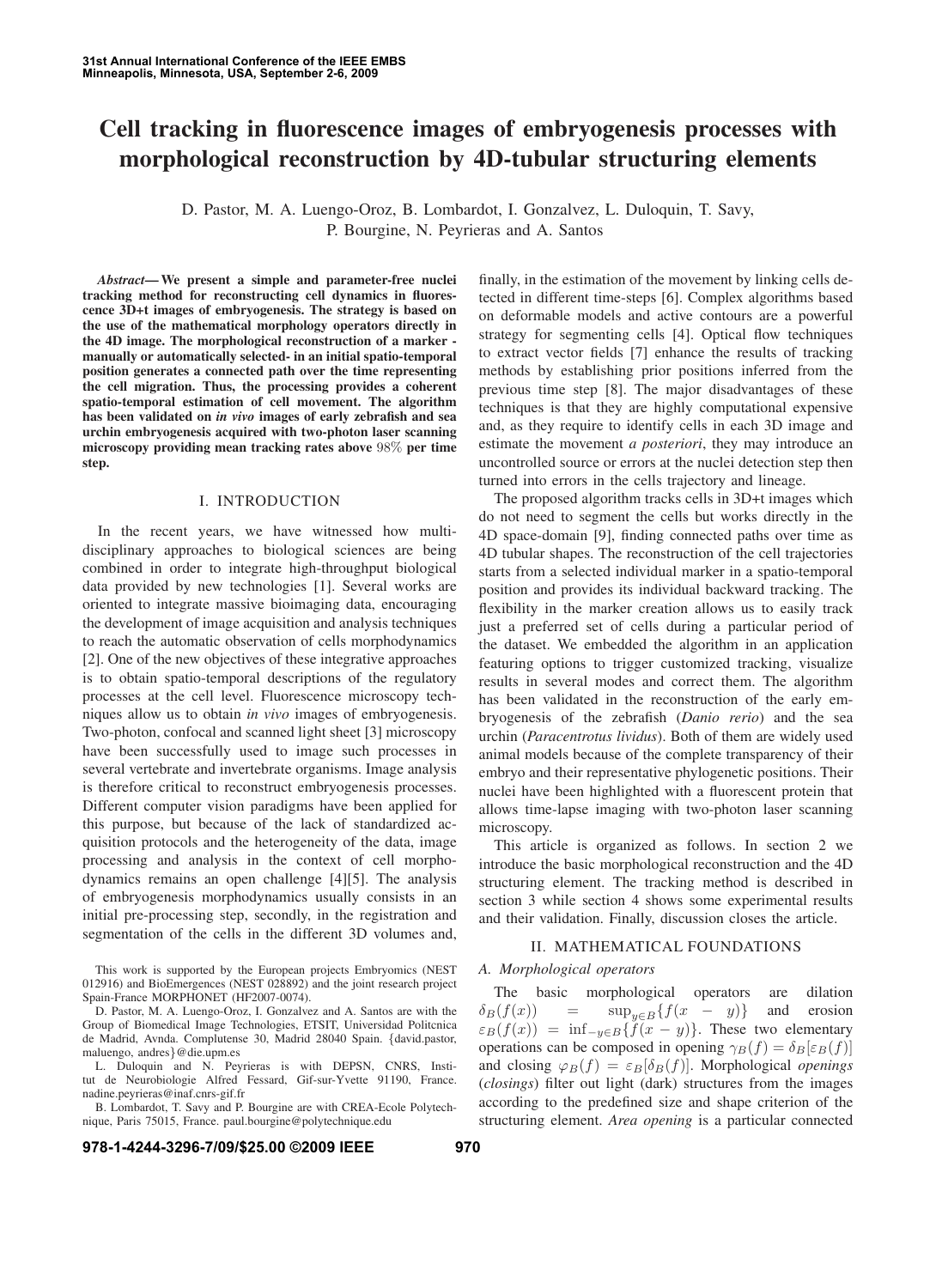

Fig. 1. Example of a 4D morphological backward reconstruction. (Top) Mask in white (g) and marker in red (f) (Middle) First geodesic dilation of f by a backward structuring element with radius r. The marker is dilated generating two regions of radius r in t and t-1 with the marker intensity (thanks to the backward kernel). Then, a geodesic comparison of the dilation and the mask image limits the histogram. (Bottom) Reconstructed image in t and t-1 from the marker in t.

operator based on the notion of surface area [10]. The grey tone area opening of f of size  $\lambda_a$ , denoted  $\gamma_{\lambda_a}^a(f)$ , is given by:  $\gamma_{\lambda_a}^a(f)(\mathbf{x}) = \sup\{h \leq f(\mathbf{x}) \mid A(\gamma_{\mathbf{x}}^c(X_h(f))) \geq \lambda_a\},\$ where  $A(X)$  is the area of X. The area opening can be seen as an opening with a structuring element which locally adapts its shape to the image structures.

The morphological *reconstruction by dilation* [11] (Fig. 1) is implemented using the *geodesic dilation* operator based on restricting the iterative dilation of a function marker  $f$  by B (a structuring element) to a function mask or reference  $g, \delta_g^n(f) = \delta_g^1 \delta_g^{n-1}(f)$ , where  $\delta_g^1(f) = \delta_B(f) \wedge g$  is the intersection. The *reconstruction* by dilation is defined by  $\gamma^{rec}(g, f) = \delta^i_g(f)$ , such that  $\delta^i_g(f) = \delta^{i+1}_g(f)$  (idempotence).

### *B. 4D Structuring elements*

In order to perform morphological operators directly in the 4D image, a 4D structuring element has to be defined. Instead of using a 4D ball structuring element ( $r^2 = x^2+y^2+z^2+t^2$ ), we have chosen a 4D tubular structure that corresponds to a 3D ball that remains still in time (Fig. 2a). A similar concept of spatio-temporal connectivity has been previously used in [12], where 4D line segment structuring elements have been used for noise removal in time-lapse images of zebrafish embryo membranes. Tubular backward kernels allow us to reconstruct the nuclei region in past time steps within a maximum shift (the radius of the tube) as shown in Fig. 1. By backtracking the cell we establish connected paths over the time as shown in Fig. 2b.



Fig. 2. a) 4D backward tube b) Time connected paths generated by a)

Fig. 3. Cell backtracking algorithm workflow

# III. METHODS

# *A. Overview*

First, we implement a light pre-processing module. Then, we select either automatically, or manually the markers of the cells to track (tracking is performed individually). The filtered image is used as a mask for the 4D reconstruction process based on the tubular kernel. Individual trajectories are obtained from the reconstructed 4D image by analyzing each 3D frame. The resulting workflow is shown in Fig. 3.

# *B. Pre-processing*

Input images are pre-processed with a median filter and thresholded for low level noise values. Due to the heterogeneous illumination in depth for zebrafish images we also apply a 3D area top-hat to remove noise forming big connected components:  $f' = (f) - \gamma_B^{v_2}(f)$ .

# *C. Nuclei Detection*

As it has been drafted before, this is an optional stage: either we manually select the cells to be tracked, either we perform an automatic detection and detected cells are followed. The automated detection is performed for the time step we trigger the backtracking method. The pre-processed image is filtered with a 3D area opening by the minimal size allowed for nuclei regions  $v_1$ . Therefore,  $f'' = \gamma_B^{v_1}(f')$ . The local maximum values of  $f''$  -which are flat zones of size  $v_1$ - are selected as a rough segmentation of nuclei and consequently as markers for the backtracking algorithm. This method can be tuned to obtain low rates of false positives for an easier validation procedure.

# *D. Cell Backtracking*

We use a 4D tube structuring element that defines the spatio-temporal connectivity. The morphological reconstruction is applied in the 4D volume until reaching a reconstructed region that covers the maximum possible shift of the nucleus. The output 4D image features a single maximum which contains the marker and corresponds to the spatiotemporal reconstructed migration of the cell (see Fig.4). Thus, in each 3D frame the region that is spatio-temporally connected to the initial marker is highlighted. Trajectory points correspond to the maximum of the reconstructed volume and are extracted backwards in time starting from the marker. In case several maxima are found in a 3D frame (corresponding with a cell with two mother cells when backtracking - which is biologically impossible), the closest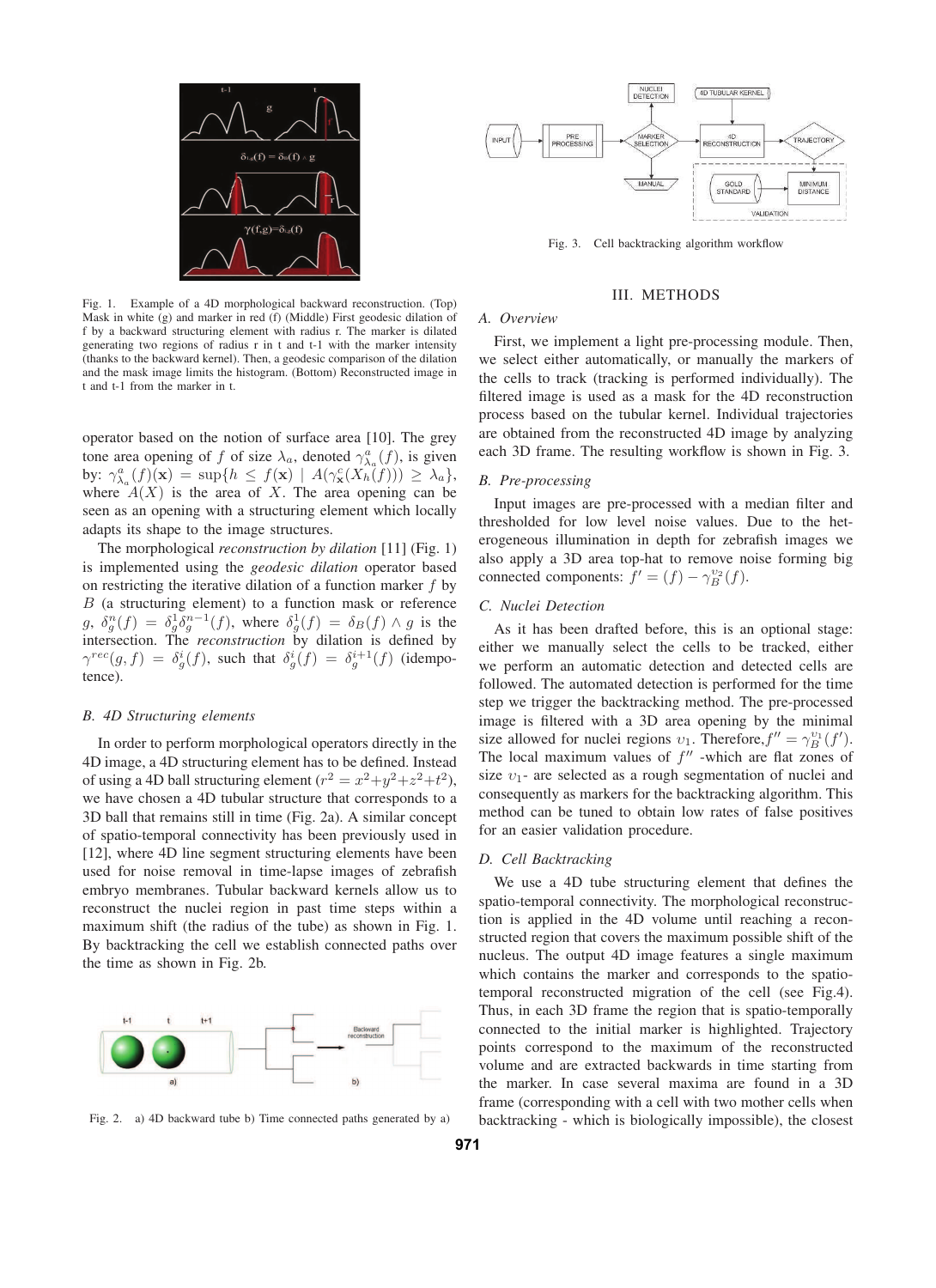

Fig. 4. Upper row: Four consecutive pre-processed images. Lower Row: Reconstructed output of the filtered images from the initial spatio-temporal marker. Red points indicates the reference of the manually extracted trajectory used for validation

maximum to the last point of the trajectory is selected for the sake of coherence. Each cell is reconstructed individually and the lineage is produced by merging *a posteriori* two cells with a common sub-trajectory. The computation of the trajectory is totally low-cost compared to a segmentation/tracking approach. Detection and backtracking results are validated in the next section.

# *E. Implementation*

This work has been implemented in C++ using the Insight ToolKit framework<sup>1</sup> and the Mathematical Morphology contributions to the framework [13] [14]. The choice of this framework has been encouraged for several reasons. This is an open-source framework, template-based, strongly typed and with standard naming conventions which makes easy its distribution and re-usability. It also features interesting technical details such as pipeline-processing models, multithreading and the capability to process specific regions of the same image in parallel.

# IV. RESULTS

We tested our method with two different datasets. Results are validated using a *Gold Standard* (GS) of manually corrected nuclei centers in a specific sub-volume of the embryo along ten time consecutive steps for each dataset.

# *A. Zebrafish dataset*

Time-lapse images of zebrafish embryogenesis were obtained through time-lapse two-photon laser scanning microscopy. A wild type zebrafish egg was injected with mRNA encoding fluorescent protein H2B/mcherry (red fluorescent protein staining nuclei). Images were acquired from 4 hours post fertilization with the z-axis going from the animal to the vegetal pole. Data have an isotropic spatial resolution of  $1.37 \mu m$  and a temporal resolution of 67 seconds. The evaluation is restricted to the GS boundaries (459 cell trajectories).

*1) Nuclei Detection:* We have tested the nuclei detection module over the zebrafish dataset. The goal is to provide a robust detection of nuclei centers (less than 5% of false positives FP) while still detecting most of them (OK) to use them as markers for backtracking. Best results were obtained for  $v_1$ =30 (76% OK, 4% FP) and  $v_1$ =40 (70% OK, 2% FP). This parameter and  $v_2$  values were tuned heuristically. They characterize the minimum and maximum nuclei size at this stage of the embryo development.

*2) Cell Backtracking:* We have backtracked 459 cells of the GS along 11 consecutive images -longer trackings would be performed iteratively setting the last extracted center as the new marker as we also need to reset the reconstruction level which may decrease in each time step (see Fig. 1.)- Validation against the GS trajectories is performed in the same way for both datasets. We applied the Euclidean distance to the GS trajectory points of each cell to define an acceptance region for the corresponding tracking, so the obtained trajectory is valid only if all of its points fall within that region. The radius of the acceptance region depends on the image parameters (r=6 pixels for this dataset).

Results in Fig. 5 show the ratio of tracked nuclei per time step. We can observe very high rates of correctly tracked (98.1% on average) nuclei per step (nps) and the performance is constant along the ten steps. This reflects the uniform evolution of the embryo at this stage.

Even obtaining these satisfactory rates, algorithm could perform better with finer imaging techniques. Furthermore, errors can be explained theoretically. The remaining 2% of lost nps are candidates might be influenced by mitosis. Depending on the time-step between two images, the shift of daughter cells with respect to the mother can be too large for the structuring element to connect the nuclei. In this critical situation, the reconstruction operator will connect the closest neighbor nucleus creating a 4D connected path following other trajectory. Otherwise, if there is no nucleus close enough, the reconstruction signal will be lost and the tracking will require to be reset selecting a new marker.

# *B. Sea urchin dataset*

Data of the live early sea urchin embryo is acquired using the same microscopical imaging technique and injecting the embryo at the one cell stage with the same red protein encoding RNA for nuclei staining. Extracted 3D images have a  $0.48x0.48x0.96\mu m$  voxel size and a time-step of 2 min and



Fig. 5. Percentage of well tracked cells per time step